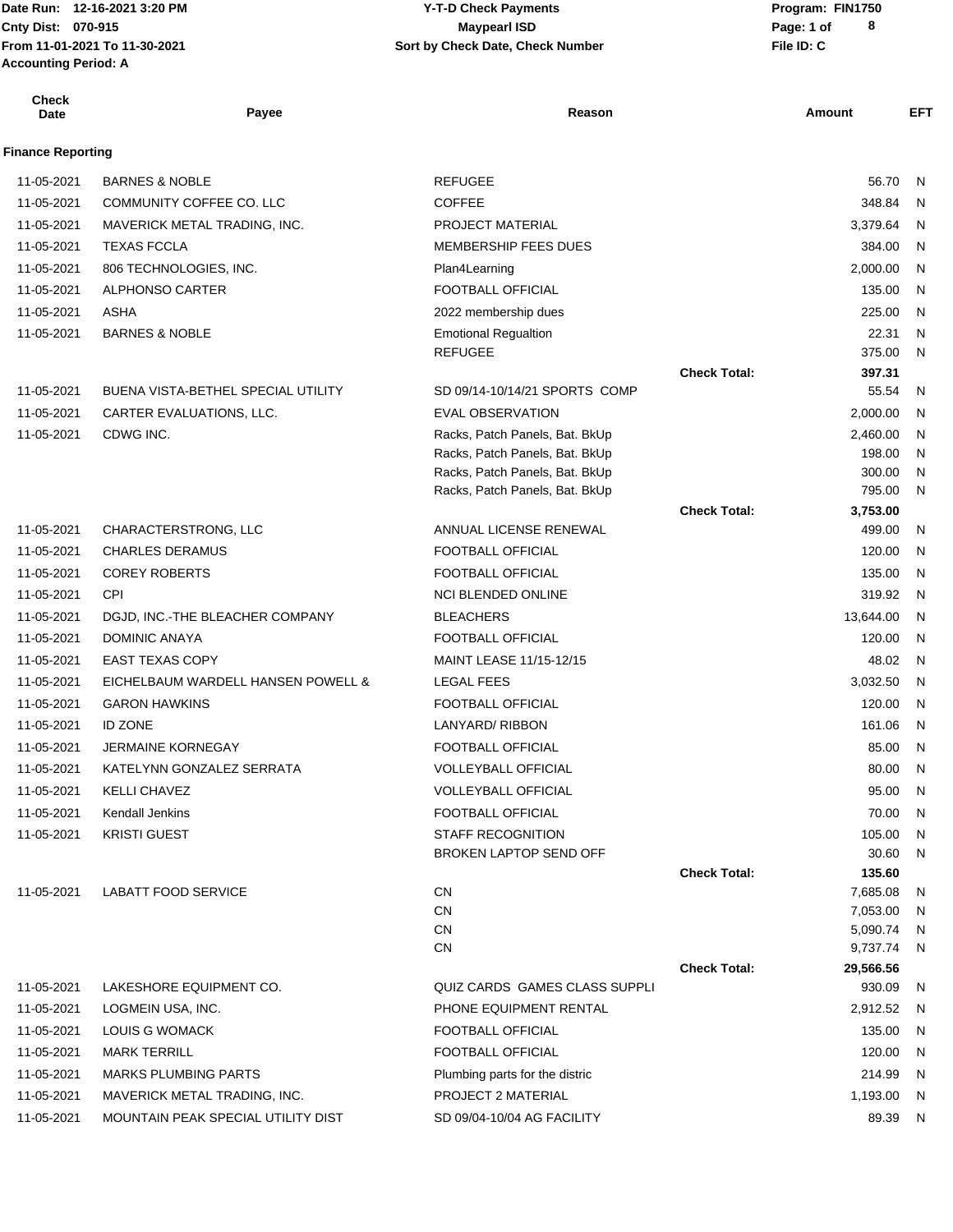| Check<br><b>Date</b> | Payee                                     | Reason                                         |                     | Amount             | <b>EFT</b>   |
|----------------------|-------------------------------------------|------------------------------------------------|---------------------|--------------------|--------------|
| 11-05-2021           | NAPA AUTO PARTS OF WAXAHACHIE             | Parts for buses                                |                     | 13.57              | N            |
| 11-05-2021           | <b>BORDEN DAIRY</b>                       | <b>CN MILK LSK</b>                             |                     | 1,473.73           | $\mathsf{N}$ |
|                      |                                           | CN MILK HS                                     |                     | 736.80             | $\mathsf{N}$ |
|                      |                                           | CN MILK PRIM                                   |                     | 844.18             | N            |
|                      |                                           | CN MILK MS                                     |                     | 1,500.63           | N            |
|                      |                                           |                                                | <b>Check Total:</b> | 4,555.34           |              |
| 11-05-2021           | NEWFIELDS COMPANIES, LLC                  | <b>GOLF OFFICE FLOORING</b>                    |                     | 500.00             | N            |
| 11-05-2021           | OAK CLIFF OFFICE SUPPLY & PRINTING        | <b>SUPPLIES</b>                                |                     | 14.32              | N            |
|                      |                                           | <b>SUPPLIES</b>                                |                     | 51.93<br>35.88     | N<br>N       |
|                      |                                           | Kinder, office, music<br>Kinder, office, music |                     | 64.87              | N            |
|                      |                                           | Kinder, office, music                          |                     | 31.01              | N            |
|                      |                                           | Kinder, office, music                          |                     | 23.95              | N            |
|                      |                                           |                                                | <b>Check Total:</b> | 221.96             |              |
| 11-05-2021           | OFFICE DEPOT                              | <b>MHS ESL Supplies</b>                        |                     | 202.65             | N            |
|                      |                                           | <b>MS ESL Supplies</b>                         |                     | 115.80             | N            |
|                      |                                           |                                                | <b>Check Total:</b> | 318.45             |              |
| 11-05-2021           | O'REILLY AUTO PARTS                       | Def fluid                                      |                     | 83.93              | N            |
| 11-05-2021           | PAMELA D. FUCHS                           | <b>VOLLEYBALL OFFICIAL</b>                     |                     | 80.00              | N            |
| 11-05-2021           | <b>PATRICK HOWELL</b>                     | FOOTBALL OFFICIAL                              |                     | 130.00             | N            |
|                      |                                           | FOOTBALL OFFICIAL                              |                     | 140.00             | N            |
|                      |                                           |                                                | <b>Check Total:</b> | 270.00             |              |
| 11-05-2021           | <b>REGION 10/EDUCATION SERVICE CENTER</b> | <b>Tech Services Package</b>                   |                     | 3,500.00           | N            |
| 11-05-2021           | REPUBLIC SERVICES #794                    | TRASH SERIVE NOV. 2021                         |                     | 2,360.60           | N            |
| 11-05-2021           | <b>SCHOLASTIC MAGAZINES</b>               | <b>ELA</b>                                     |                     | 923.01             | N            |
| 11-05-2021           | SEON SYSTEMS SALES INC.                   | <b>NEW BUSES CAMERAS</b>                       |                     | 2,933.00           | N            |
| 11-05-2021           | <b>SKOTT WILLIAMS</b>                     | FOOTBALL OFFICIAL                              |                     | 130.00             | N            |
| 11-05-2021           | <b>SKYLAR BROWN</b>                       | FOOTBALL OFFICIAL                              |                     | 135.00             | N            |
| 11-05-2021           | ION WAVE TECHNOLGIES, INC.                | <b>EASY SPED TRACKER</b>                       |                     | 2,500.00           | N            |
| 11-05-2021           | TEXAS J5 ENVIROMENTAL, LLC                | Replace aerator at ballpark                    |                     | 550.00             | N            |
| 11-05-2021           | THE LINCOLN ELECTRIC COMPANY              | AG SUPPLIES                                    |                     | 1,049.35           | N            |
|                      |                                           | AG SUPPLIES                                    |                     | 493.84             | N            |
|                      |                                           | AG SUPPLIES                                    |                     | 260.57             | - N          |
|                      |                                           |                                                | <b>Check Total:</b> | 1,803.76           |              |
| 11-05-2021           | THE ORIGINAL MAYFIELD FENCE CO. INC       | Fencing for parts/tool room                    |                     | 3,182.00           | N            |
| 11-05-2021           | <b>TIMOTHY HENDRIX</b>                    | FOOTBALL OFFICIAL                              |                     | 70.00              | N            |
| 11-05-2021           | TOMMY W. TUBBS                            | FOOTBALL OFFICIAL                              |                     | 120.00             | N            |
| 11-05-2021           | TRANE                                     | A/C parts                                      |                     | 132.55             | N            |
|                      |                                           | A/C parts MS band hall                         |                     | 158.51             | N            |
|                      |                                           |                                                | <b>Check Total:</b> | 291.06             |              |
| 11-05-2021           | 7 CONTINANT SKQ IMPORT/EXPORT             | <b>Inspection Malibu</b>                       |                     | 25.50              | $\mathsf{N}$ |
| 11-05-2021           | <b>WAXAHACHIE FORD</b>                    | Repairs to maintenance van                     |                     | 636.31             | $\mathsf{N}$ |
|                      |                                           | Repairs to maintenance LABOR                   |                     | 2,029.29           | $\mathsf{N}$ |
| 11-05-2021           | WELDERS WAREHOUSE CORP.                   | <b>CYLINDERS MAY</b>                           | <b>Check Total:</b> | 2,665.60<br>136.95 | $\mathsf{N}$ |
|                      |                                           | <b>CYLINDERS OCT</b>                           |                     | 136.95             | $\mathsf{N}$ |
|                      |                                           |                                                | <b>Check Total:</b> | 273.90             |              |
| 11-05-2021           | Z FLOOR CO., LTD                          | <b>GYM FLOOR</b>                               |                     | 99,900.00          | N            |
| 11-05-2021           | CLAIMS ADMINISTRATIVE SERVICES INC        | Workmens Compensation                          |                     | 1,624.22           | N,           |
| 11-11-2021           | CLAIMS ADMINISTRATIVE SERVICES INC        | Workmens Compensation                          |                     | 379.20 N           |              |
|                      |                                           |                                                |                     |                    |              |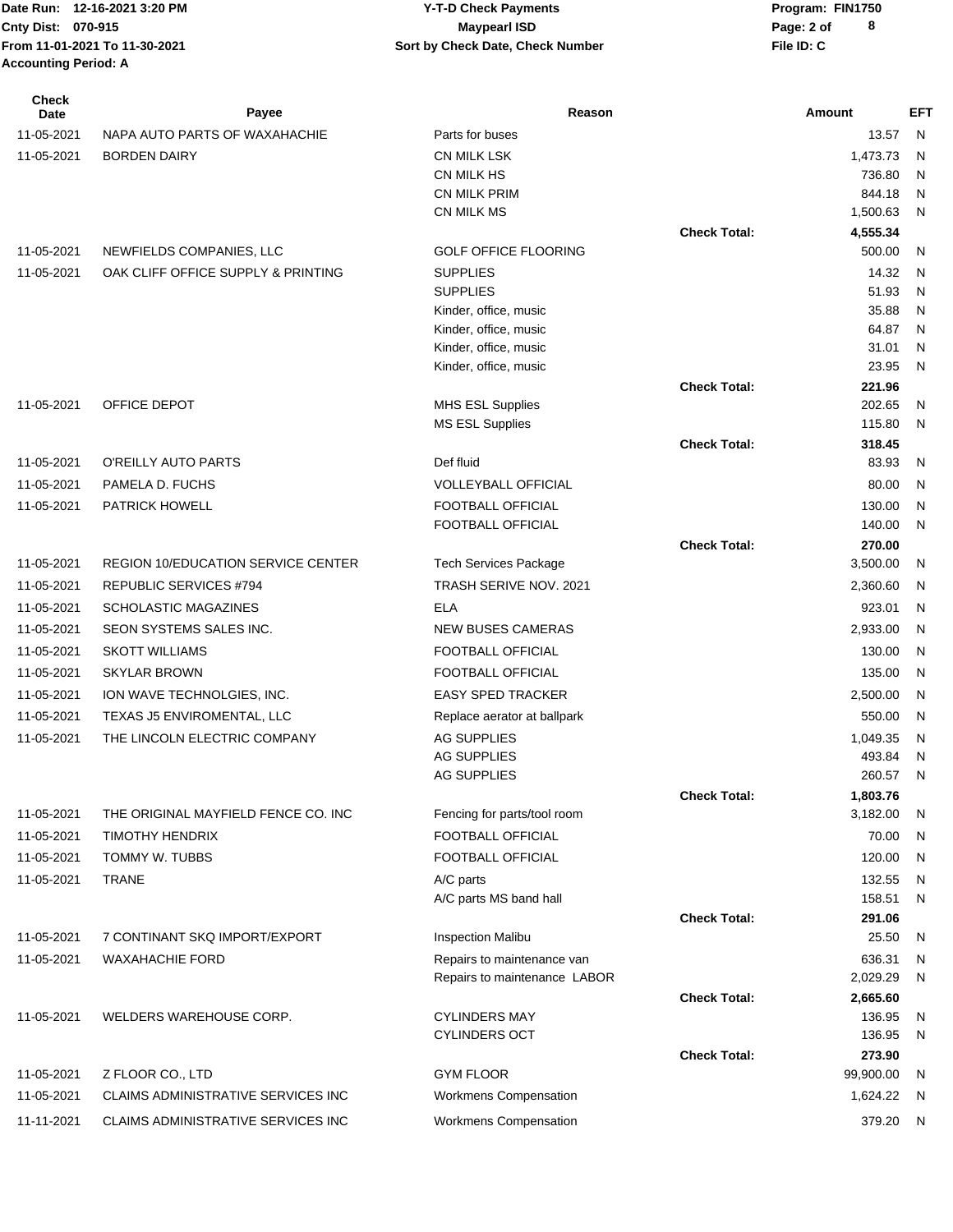#### Date Run: 12-16-2021 3:20 PM **Program:** FIN1750 **Cnty Dist:** 070-915 **Page: 3 of Page: 3 of MaypearI ISD 12-16-2021 3:20 PM Y-T-D Check Payments 070-915 Maypearl ISD**

| <b>Check</b><br>Date | Payee                            | Reason                                   |                     | Amount               | <b>EFT</b>   |
|----------------------|----------------------------------|------------------------------------------|---------------------|----------------------|--------------|
| 11-12-2021           | <b>CARD SERVICE CENTER</b>       | VAN GOGH MUESUM                          |                     | 243.84               | N            |
| 11-12-2021           | SOUTHWESTERN EXPOSITION & LIVE   | FT WORTH LIVESTOCK SHOW                  |                     | 2,230.00             | N            |
| 11-12-2021           | <b>TEXAS FCCLA</b>               | LEADERSHIP CONFERENCE                    |                     | 145.00               | N            |
| 11-12-2021           | <b>CRISTIN VOTAW</b>             | <b>FLAGS FOR VETERAN'S DAY</b>           |                     | 106.36               | N            |
| 11-12-2021           | AGILE SPORTS TECHNOLOGIES        | Girls/Boys Ball Hudl                     |                     | 225.00               | N            |
|                      |                                  | Girls/Boys Ball Hudl                     |                     | 225.00               | N            |
|                      |                                  |                                          | <b>Check Total:</b> | 450.00               |              |
| 11-12-2021           | AIRGAS USA, LLC-CENTRAL DIVISION | OPERATIONS CYLINDER RENTAL               |                     | 245.76               | N            |
| 11-12-2021           | <b>ATMOS ENERGY</b>              | SD 10/05-11/01 MS                        |                     | 86.08                | N            |
|                      |                                  | SD 10/05-11/01 ELEM SC                   |                     | 172.96               | N            |
|                      |                                  | SD 10/05-11/01 PRIMARY                   |                     | 152.91               | N            |
|                      |                                  | SD 10/05-11/01 HS                        |                     | 363.91               | N            |
|                      |                                  |                                          | <b>Check Total:</b> | 775.86               |              |
| 11-12-2021           | <b>BIG WHEEL AND TIRE</b>        | <b>BUS 54 FRONT TIRE</b>                 |                     | 307.66               | N            |
| 11-12-2021           | <b>CARD SERVICE CENTER</b>       | <b>CICI FOELD TRIP</b>                   |                     | 159.93               | N            |
|                      |                                  | <b>REGISTRATION MALIBU</b>               |                     | 10.25                | N            |
|                      |                                  | POLICE VEHICLE                           |                     | 9.25                 | N            |
|                      |                                  | MAINT. CELL PHONE                        |                     | 50.00                | N            |
|                      |                                  |                                          | <b>Check Total:</b> | 229.43               |              |
| 11-12-2021           | CDWG INC.                        | <b>VMware Support and Subscriptio</b>    |                     | 1,900.00             | N            |
| 11-12-2021           | CITIBANK, N.A                    | meals for Area Marching                  |                     | 574.62               | N            |
|                      |                                  | meals for Area Marching                  |                     | 393.98               | N            |
|                      |                                  | <b>VB Playoff Meals</b>                  |                     | 236.64               | N            |
|                      |                                  |                                          | <b>Check Total:</b> | 1,205.24             |              |
| 11-12-2021           | <b>CITY OF MAYPEARL</b>          | SD 09/27-10/29 HS                        |                     | 132.40               | N            |
|                      |                                  | SD 09/27-10/29 MS YD METER               |                     | 426.90               | N            |
|                      |                                  | SD 09/27-10/29 MS<br>SD 09/27-10/29 ELEM |                     | 244.00<br>211.00     | N<br>N       |
|                      |                                  | SD 09/27-10/29 ELEM YD METER             |                     | 21.00                | N            |
|                      |                                  | SD 09/27-10/29 CONCES & BROOMS           |                     | 425.20               | N            |
|                      |                                  | SD 09/27-10/29 ADMIN                     |                     | 46.00                | N            |
|                      |                                  | SD 09/27-10/29 PRIM SCHOOL               |                     | 364.60               | N            |
|                      |                                  |                                          | <b>Check Total:</b> | 1,871.10             |              |
| 11-12-2021           | <b>KING SPORTS LINK</b>          | <b>BASKETBALL OFFICIAL</b>               |                     | 145.00               | N            |
| 11-12-2021           | DONALD GANT                      | <b>BASKETBALL OFFICIAL</b>               |                     | 145.00               | N            |
| 11-12-2021           | EAI EDUCATION                    | Math                                     |                     | 142.43               | N            |
| 11-12-2021           | <b>EAST TEXAS COPY</b>           | SD 10/04-11/03 ELEM T                    |                     | 580.95               | N            |
|                      |                                  | SD 10/04-11/03 ELEM P                    |                     | 52.99                | N            |
|                      |                                  | SD 10/04-11/03 HSP                       |                     | 42.90                | N            |
|                      |                                  | SD 10/04-11/03 HST                       |                     | 545.32               | N            |
|                      |                                  | HST LEASE SD 11/25-12/25                 |                     | 128.24               | $\mathsf{N}$ |
|                      |                                  | SD 10/04-11/03 PRIM T                    |                     | 185.24               | $\mathsf{N}$ |
|                      |                                  | LEASE PRIMARY SD 11/25-12/25             |                     | 255.37               | $\mathsf{N}$ |
|                      |                                  | SD 10/04-11/03 PRIM P                    |                     | 67.04                | N            |
|                      |                                  | SD 10/04-11/03 ADMIN                     |                     | 266.11               | N            |
|                      |                                  | SD 10/04-11/03 MSP                       |                     | 29.19                | $\mathsf{N}$ |
|                      |                                  | SD 10/04-11/03 MST                       |                     | 737.98               | N            |
|                      |                                  | SPED LEASE SD 11/25-12/25                |                     | 128.23<br>107.70     | N<br>N       |
|                      |                                  | SD 10/04-11/03 SPED                      |                     |                      |              |
| 11-12-2021           | Houston ISD                      | SHARS BILLING OCT 2021                   | <b>Check Total:</b> | 3,127.26<br>536.13 N |              |
|                      |                                  |                                          |                     |                      |              |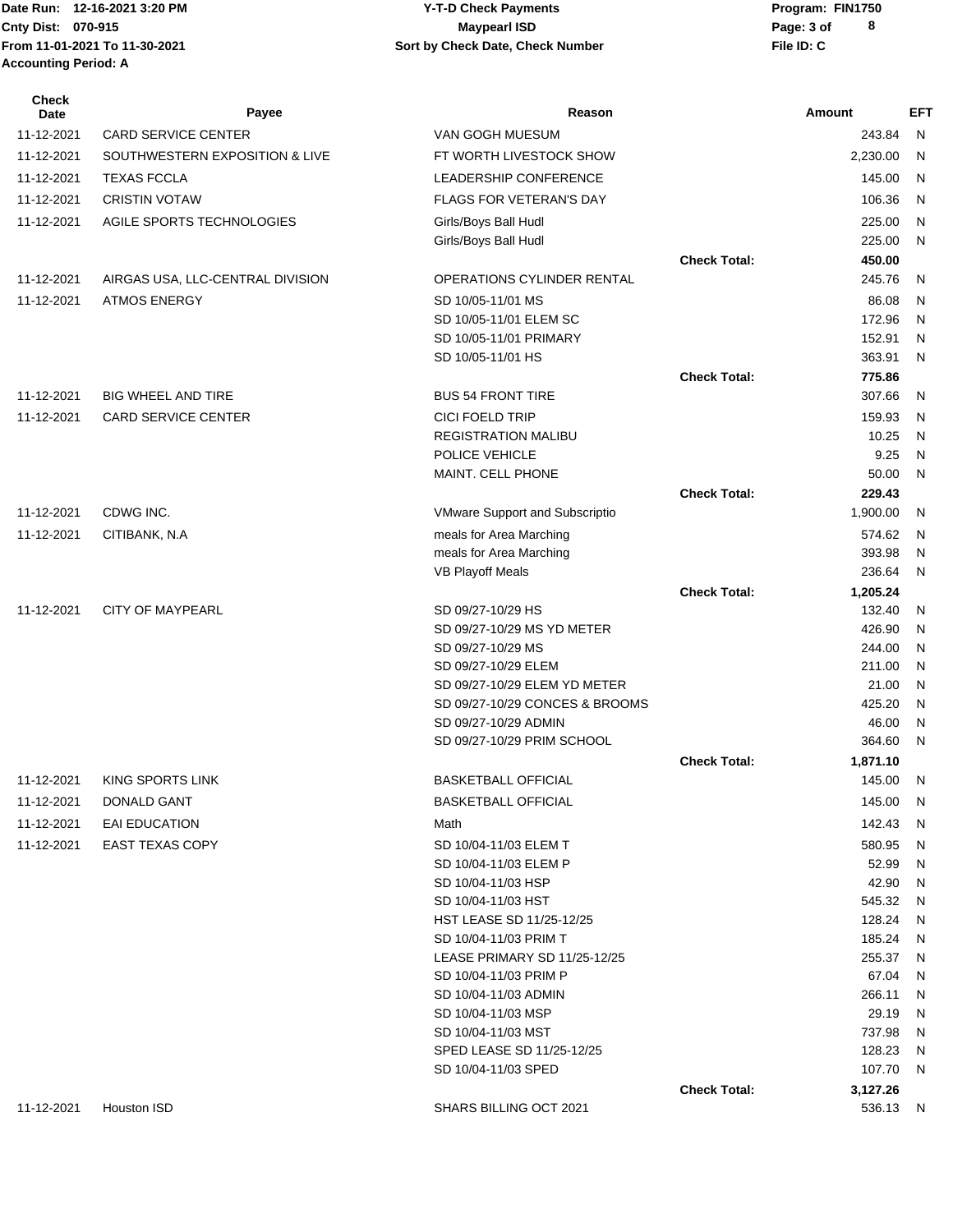| Check<br>Date | Payee                                  | Reason                                            |                     | Amount             | <b>EFT</b>   |
|---------------|----------------------------------------|---------------------------------------------------|---------------------|--------------------|--------------|
| 11-12-2021    | INTERQUEST DETECTION CANINES           | <b>HALF DAY SERVICE</b>                           |                     | 290.00             | N            |
| 11-12-2021    | INTRADO INTERACTIVE SERVICES           | School Messenger                                  |                     | 2,207.10           | N            |
| 11-12-2021    | <b>KARLEE JONES</b>                    | <b>FOOD</b>                                       |                     | 11.98              | N            |
|               |                                        | <b>FUEL</b>                                       |                     | 100.00             | N            |
|               |                                        |                                                   | <b>Check Total:</b> | 111.98             |              |
| 11-12-2021    | <b>KELLER ISD</b>                      | <b>VBALL POFFS</b>                                |                     | 337.50             | N            |
| 11-12-2021    | LEARNING.COM                           | Learning.com Licenses                             |                     | 2,550.00           | N            |
| 11-12-2021    | LOWE'S                                 | <b>SUPPLIES</b>                                   |                     | 138.82             | N            |
|               |                                        | <b>SUPPLIES MAINT</b>                             |                     | 32.91              | $\mathsf{N}$ |
|               |                                        | <b>SUPPLIES MAINT</b>                             |                     | 601.01             | N            |
|               |                                        | <b>SUPPLIES MAINT</b><br>items for gallon buckets |                     | 87.23<br>1,104.14  | N<br>N       |
|               |                                        |                                                   | <b>Check Total:</b> | 1,964.11           |              |
| 11-12-2021    | <b>MACENZIE SIMMONS</b>                | colorguard tech                                   |                     | 240.00             | N            |
| 11-12-2021    | <b>MAKEMUSIC</b>                       | music writing software                            |                     | 350.00             | N            |
| 11-12-2021    | <b>MENTORS CARE</b>                    | <b>MENTORS CARE #3</b>                            |                     | 4,500.00           | N            |
| 11-12-2021    | <b>MUSIC IN MOTION</b>                 | <b>MUSIC</b>                                      |                     | 29.99              | N            |
| 11-12-2021    | <b>NASCO</b>                           | Art                                               |                     | 410.57             | N            |
| 11-12-2021    | NAVARRO COLLEGE                        | 2021 ACCESS FEE                                   |                     | 86.59              | N            |
| 11-12-2021    | NORTH TEXAS TOLLWAY AUTHORITY          | TOLL CHARGES 1358171                              |                     | 24.91              | N            |
| 11-12-2021    | PEARSON/SAVVAS LEARNING CO LLC         | Curriculum                                        |                     | 326.61             | N            |
| 11-12-2021    | PIEPER ENTERPRISES, INC.               | SPORT COMPLEX NOVEMBER                            |                     | 2,250.00           | N            |
|               |                                        | LAWN MAINTENANCE NOVEMEBER                        |                     | 6,500.00           | N            |
|               |                                        |                                                   | <b>Check Total:</b> | 8,750.00           |              |
| 11-12-2021    | REGION 10/EDUCATION SERVICE CENTER     | Eduphoria Renewal                                 |                     | 9,460.00           | N            |
| 11-12-2021    | <b>ROBERT BRONAR</b>                   | marching tech work                                |                     | 360.00             | N            |
| 11-12-2021    | <b>SHANE WIGLEY</b>                    | marching tech work                                |                     | 275.00             | N            |
| 11-12-2021    | SUPERIOR PEDIATRIC CARE, INC.          | PT SERVICES                                       |                     | 682.50             | N            |
|               |                                        | OT SERVICES                                       |                     | 682.50             | N            |
|               |                                        | TVI SERVICES 10/28/2021                           |                     | 375.00             | N            |
| 11-12-2021    | TANGIBLE PLAY, INC.                    | MEF DYSLEXIA/READING GRANT                        | <b>Check Total:</b> | 1,740.00<br>695.00 | N            |
| 11-12-2021    | <b>TCA</b>                             | 17TH ANNUAL CONFERENCE                            |                     | 180.00             | N            |
|               |                                        | Counseling                                        |                     | 90.00              | N            |
|               |                                        | Counseling                                        |                     | 250.00             | N            |
|               |                                        |                                                   | <b>Check Total:</b> | 520.00             |              |
| 11-12-2021    | THE LINCOLN ELECTRIC COMPANY           | <b>AG SUPPLIES</b>                                |                     | 469.26             | N            |
| 11-12-2021    | <b>THSBCA</b>                          | <b>MEMBERSHIP CLINIC</b>                          |                     | 270.00             | N            |
| 11-12-2021    | <b>TODD N. BRUNER</b>                  | <b>BASKETBALL OFFICIAL</b>                        |                     | 145.00             | N            |
| 11-12-2021    | <b>TOTAL LUBRICATION SOLUTIONS LLC</b> | Fluid and supplies buses/WF                       |                     | 1,029.32           | N            |
| 11-12-2021    | <b>TRANE</b>                           | A/C parts Primary campus                          |                     | 203.24             | N            |
| 11-12-2021    | 7 CONTINANT SKQ IMPORT/EXPORT          | 2017 FORD EXPED OIL/ INSPECTIO                    |                     | 66.48              | N            |
|               |                                        | 2020 F TRANSIT 250 OIL CHANGE                     |                     | 40.98              | N            |
|               |                                        | 2019 F TRANSIT 350<br>2009 F F 250 OIL CHANGE     |                     | 40.98<br>89.99     | N<br>N       |
|               |                                        | 2014 CHEV MALIBU OIL                              |                     | 34.99              | N            |
|               |                                        | 2017 FORD EXPED OIL/ BATTERY                      |                     | 204.93             | N            |
|               |                                        | 2016 F F250 OIL CHANGE                            |                     | 50.85              | N            |
|               |                                        | 2015 FORD TRANSIT OIL CHANGE                      |                     | 42.74              | N            |
|               |                                        | 2018 FORD TRANSIT OIL CHANGE                      |                     | 68.94              | N            |
|               |                                        |                                                   | <b>Check Total:</b> | 640.88             |              |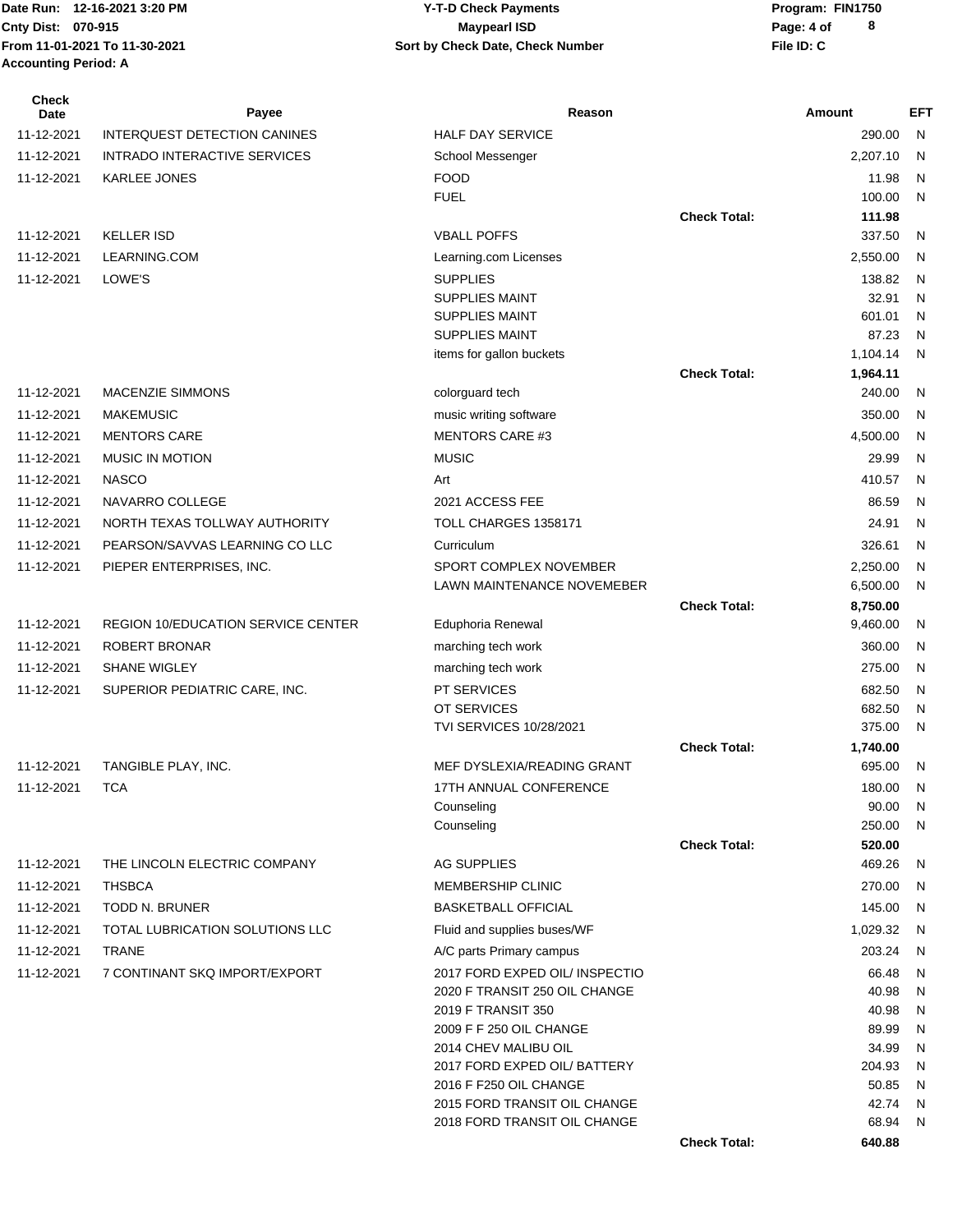### Date Run: 12-16-2021 3:20 PM **Program:** FIN1750 **Cnty Dist:** 070-915 **Page:** 5 of **12-16-2021 3:20 PM Y-T-D Check Payments 070-915 Maypearl ISD**

| <b>Check</b><br>Date | Payee                               | Reason                                               |                     | Amount             | EFT    |
|----------------------|-------------------------------------|------------------------------------------------------|---------------------|--------------------|--------|
| 11-12-2021           | <b>VONN MALLERY</b>                 | <b>BASKETBALL OFFICIAL</b>                           |                     | 145.00             | N.     |
| 11-12-2021           | <b>WAXAHACHIE ISD</b>               | TEEN PARENTING CLASS 1ST PMENT                       |                     | 1,922.10           | N      |
| 11-12-2021           | WILLIAM V. MACGILL & CO.            | <b>HEALTH SUPPLIES</b>                               |                     | 103.40             | N      |
| 11-12-2021           | <b>MANLIO ZAMORA</b>                | <b>ASPHALT</b>                                       |                     | 3,410.00           | N      |
| 11-12-2021           | CLAIMS ADMINISTRATIVE SERVICES INC  | Workmens Compensation                                |                     | 699.00             | N      |
| 11-18-2021           | CITIBANK, N.A.                      | <b>BUSINESS LUNCH AUIDT</b>                          |                     | 18.72              | N      |
| 11-18-2021           | AVENUE FUEL DISTRIBUTOR             | FUEL FOR DISTRICT                                    |                     | 2,865.75           | N      |
| 11-18-2021           | <b>BRUCE JONES</b>                  | <b>BASKETBALL OFFICIAL</b>                           |                     | 105.00             | N      |
| 11-18-2021           | CITIBANK, N.A                       | RESERVATION COUNSELOR CONFEREN                       |                     | 159.00             | N      |
|                      |                                     | <b>BLK HOODED COSTUMES</b>                           |                     | 79.92              | N      |
|                      |                                     | LIVE STOCK SHOW                                      |                     | 402.18             | N      |
|                      |                                     | <b>BOARD MEAL</b>                                    |                     | 69.16              | N      |
|                      |                                     | <b>BOARD</b>                                         |                     | 52.03              | N      |
|                      |                                     | Fastening tape cable ties                            |                     | 31.98              | N      |
|                      |                                     | Backpacks, HDMI, Ext. Cords                          |                     | 155.84             | N      |
|                      |                                     | <b>BUSINESS LUNCH MEETING</b>                        |                     | 67.50              | N      |
|                      |                                     | ELA BOOKS<br>MEF DYSLEXIA/READING GRANT              |                     | 279.72<br>369.31   | N<br>N |
|                      |                                     | <b>ATTENDANCE LUNCH</b>                              |                     | 522.04             | N      |
|                      |                                     | WALL CLOCK FOR CAFETERIA                             |                     | 170.01             | N      |
|                      |                                     | Backpacks, HDMI, Ext. Cords                          |                     | 129.96             | N      |
|                      |                                     |                                                      | <b>Check Total:</b> | 2,488.65           |        |
| 11-18-2021           | <b>CITY OF MAYPEARL</b>             | SD 09/27-10/29 BALLFIELD 4TH S                       |                     | 21.00              | N      |
| 11-18-2021           | DIGITAL RIVER, INC.                 | AVAST - End point protection                         |                     | 1,845.00           | N      |
| 11-18-2021           | CLEBURNE WELDING & INDUSTRIAL SUPPL | <b>CYLINDER RENTAL</b>                               |                     | 25.02              | N      |
| 11-18-2021           | <b>HILCO</b>                        | SD 09/27-10/27 SEC LIGHTS                            |                     | 38.03              | N      |
|                      |                                     | SD 09/27-10/27 MARQUEE                               |                     | 58.11              | N      |
|                      |                                     | SD 09/27-10/27 FUEL TANKS                            |                     | 34.25              | N      |
|                      |                                     | SD 09/27-10/27 MS                                    |                     | 4,168.15           | N      |
|                      |                                     | SD 09/27-10/27 PORTABLES                             |                     | 162.24             | N      |
|                      |                                     | SD 09/27-10/27 ELEM<br>SD 09/27-10/27 SPORTS COMPLEX |                     | 4,965.37<br>331.42 | N      |
|                      |                                     | SD 09/27-10/27 ATH FACILITY                          |                     | 844.86             | N<br>N |
|                      |                                     | SD 09/27-10/27 HS NORTH WING                         |                     | 3,139.18 N         |        |
|                      |                                     | SD 09/27-10/27 AG FACILITY                           |                     | 1,238.75 N         |        |
|                      |                                     |                                                      | <b>Check Total:</b> | 14,980.36          |        |
| 11-18-2021           | IMAGE MAKER 4 U, INC.               | <b>Baseball Name Tags</b>                            |                     | 55.00              | N      |
| 11-18-2021           | KANDICE HANNA                       | <b>DIAGNOSTICIAN</b>                                 |                     | 1,950.00           | N      |
| 11-18-2021           | <b>LEGRANT CLARK</b>                | <b>BASKETBALL OFFICIAL</b>                           |                     | 90.00              | N      |
| 11-18-2021           | <b>MACKIN LIBRARY MEDIA</b>         | library                                              |                     | 97.92              | N      |
|                      |                                     | library                                              |                     | 20.66              | N      |
|                      |                                     |                                                      | <b>Check Total:</b> | 118.58             |        |
| 11-18-2021           | PEARSON ASSESSMENT                  | <b>OLSAT 8 TEST PACK</b>                             |                     | 70.50              | N      |
| 11-18-2021           | OAK CLIFF OFFICE SUPPLY & PRINTING  | markers and paper                                    |                     | 61.75              | N      |
|                      |                                     | Nurse                                                |                     | 38.46              | N      |
| 11-18-2021           | OFFICE DEPOT                        | THERMAL PAPER SHEETS VELCRO                          | <b>Check Total:</b> | 100.21<br>62.10    | N      |
|                      |                                     | THERMAL PAPER SHEETS VELCRO                          |                     | 18.80              | N.     |
|                      |                                     | THERMAL PAPER SHEETS VELCRO                          |                     | 80.94              | N      |
|                      |                                     |                                                      | <b>Check Total:</b> | 161.84             |        |
| 11-18-2021           | OLEN WILLIAMS, INC.                 | HS BASKETBALL SCOREOARDS                             |                     | 100.00             | N      |
|                      |                                     | JR HIGH BASKETABALL SCOREBOARD                       |                     | 195.00             | N      |
|                      |                                     | HS BASKETBALL SCOREOARDS                             |                     | 25.00              | N      |
|                      |                                     | JR HIGH BASKETABALL SCOREBOARD                       |                     | 479.20 N           |        |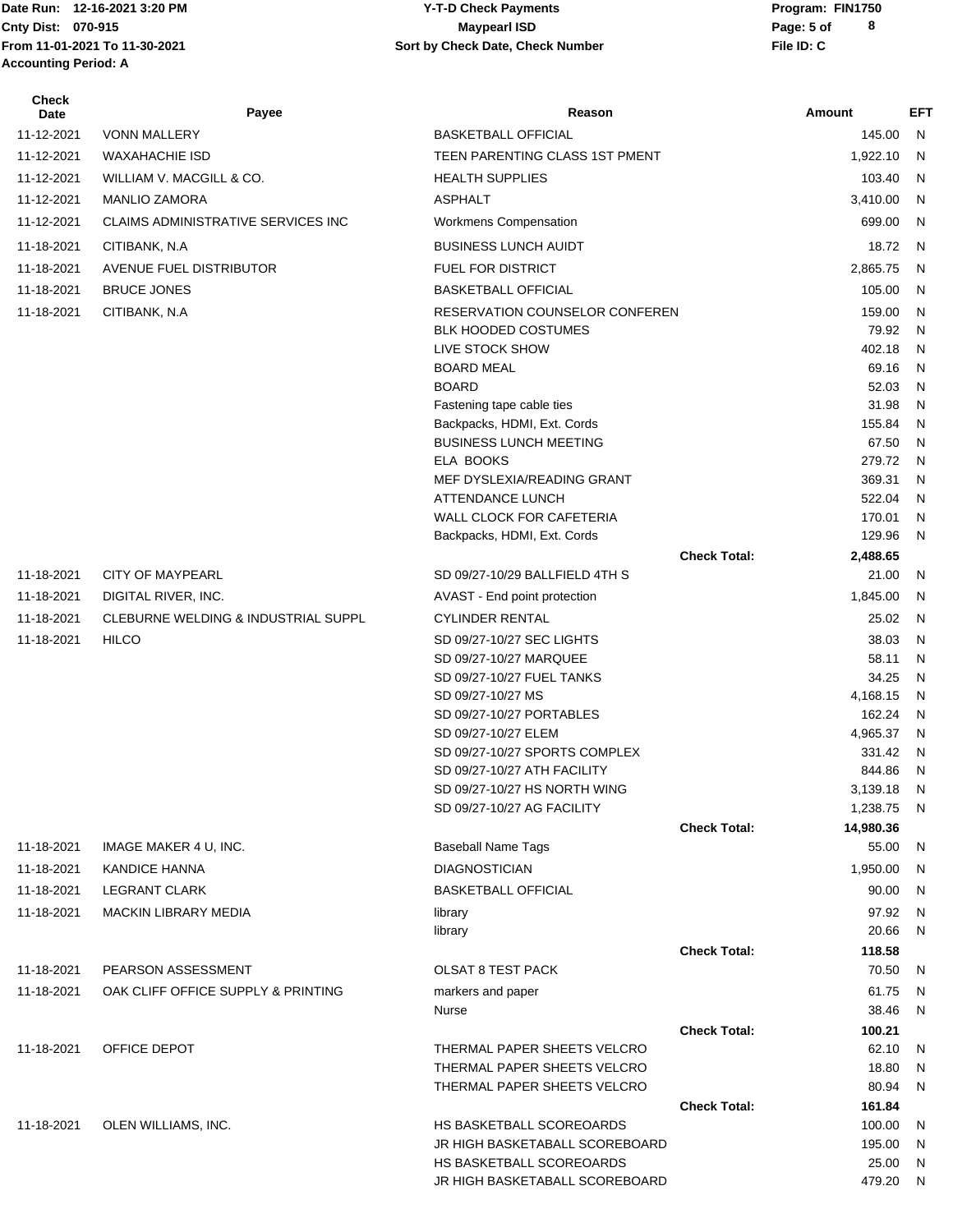Date Run: 12-16-2021 3:20 PM **Program:** FIN1750 **From 11-01-2021 To 11-30-2021 File ID: C Sort by Check Date, Check Number Accounting Period: A**

# **Cnty Dist:** 070-915 **Page: 6 of MaypearI ISD MaypearI ISD 12-16-2021 3:20 PM Y-T-D Check Payments 070-915 Maypearl ISD**

| <b>Check Total:</b><br>799.20<br>ORIENTAL TRADING COMPANY, INC.<br>SS supplies<br>112.17<br>11-18-2021<br>N<br>11-18-2021<br>PITNEY BOWES GLOBAL FINANCIAL SERVI<br><b>POSTAGE</b><br>500.00<br>N<br><b>POSTAGE</b><br>500.00<br>N<br>1,000.00<br><b>Check Total:</b><br>200.00<br>11-18-2021<br>POKEY O'S ELLIS COUNTY<br><b>CELEBRATION STUDENTS VIDEOS</b><br>N<br>750.00<br>11-18-2021<br>RACHEL MONDAY<br>N<br>colorguard tech, show design<br>11-18-2021<br><b>REGION 10/EDUCATION SERVICE CENTER</b><br>Infosec Security IQ<br>598.50<br>$\mathsf{N}$<br><b>SECURITY SIGNS</b><br>11-18-2021<br>STEPHEN DAVIS<br>239.40<br>N<br>LEGAL ASSISTANCE FUND 2022<br>200.00<br>11-18-2021<br>TASB, INC.<br>N<br>POLICY UPDATE 118<br>1,714.40<br>N<br><b>TASB MEMBERSHIPS</b><br>2,245.24<br>N<br><b>Check Total:</b><br>4,159.64<br>11-18-2021<br><b>TODD N. BRUNER</b><br><b>BASKETBALL OFFICIAL</b><br>95.00<br>N<br>11-18-2021<br><b>TRANE</b><br>Phase monitor LSK A/C<br>1,869.74<br>N.<br>335.29<br>11-18-2021<br><b>TXU ENERGY</b><br>SD10/11-11/08 SECURITY LIGHTS<br>$\mathsf{N}$<br>11-18-2021<br><b>WAXAHACHIE DAILY LIGHT</b><br>PUBLIC NOTICE<br>65.32<br>N<br>11-18-2021<br><b>WILLIAM DUNLAP</b><br><b>BASKETBALL OFFICIAL</b><br>90.00<br>$\mathsf{N}$<br>11-19-2021<br>CLAIMS ADMINISTRATIVE SERVICES INC<br>104.08<br><b>Workmens' Compensation</b><br>N<br>11-30-2021<br><b>HOUSTON LIVESTOCK SHOW</b><br>LIVESTOCK/MECH ENTRIES<br>1,712.00<br>N<br>11-30-2021<br>RODEO AUSTIN<br>LIVESTOCK/MECH ENTRIES<br>340.00<br>N<br>11-30-2021<br>SAN ANGELO STOCK SHOW AND RODEO<br>LIVESTOCK/MECH ENTRIES<br>974.00<br>$\mathsf{N}$<br>11-30-2021<br>SAN ANTONIO LIVESTOCK SHOW & RODEO<br>LIVESTOCK/MECH ENTRIES<br>1,593.00<br>N<br>11-30-2021<br><b>TEXAS FCCLA</b><br>FCCLA LEADERSHIP CONFERENCE<br>450.00<br>N<br>11-30-2021<br><b>TEXAS PORK PRODUCERS ASSOCIATION</b><br>livestock entries<br>160.00<br>$\mathsf{N}$<br><b>AWARDS TAGS</b><br>11-30-2021<br><b>SCHOOL LIFE</b><br>986.46<br>$\mathsf{N}$<br>11-30-2021<br><b>TEXAS A&amp;M UNIVERSITY CORPUS CHRISTI</b><br>LISA MILLER SCHOLARSHIP<br>750.00<br>N<br>11-30-2021<br><b>CAPITAL ONE</b><br>PUMPKIN CONTEST<br>182.95<br>N<br><b>PRIMARY</b><br>3.08<br>N<br><b>Check Total:</b><br>186.03<br>1ST CARE MEDICAL TESTING/CHIROPRACT<br>DOT EXAM<br>80.00<br>11-30-2021<br>N<br>11-30-2021<br>ALERT SERVICES<br><b>Trainer Supplies</b><br>1,075.30 N<br>11-30-2021<br>AVENUE FUEL DISTRIBUTOR<br><b>FUEL FOR DISTRICT</b><br>2,582.91 N<br>CANON FINANCIAL SERVICES INC<br><b>SD NOVEMBER</b><br>11-30-2021<br>1,300.29<br>N<br>135.64<br><b>SPED SD NOVEMBER</b><br>N<br><b>Check Total:</b><br>1,435.93<br>CITY OF MIDLOTHIAN<br>POLICE RADIOS<br>11-30-2021<br>1,556.00<br>-N<br>DARRON RICHARDSON<br>145.00<br>11-30-2021<br><b>BASKETBALL OFFICIAL</b><br>N.<br>145.00<br>11-30-2021<br>DEMARRIO STEWARD<br><b>BASKETBALL OFFICIAL</b><br>N<br>11-30-2021<br><b>BOOKS</b><br>998.76<br>DEMCO, INC.<br>N<br>11-30-2021<br><b>DIRECT ENERGY</b><br>34.41<br>SD 10/11-11/08 BUS BARN<br>N<br>SD 10/11-11/08 ADMIN<br>301.33<br>N<br>SD 10/11-11/08 PRAC FIELD<br>10.46<br>N<br>SD 10/11-11/08 ARCHIVE<br>60.55<br>N<br>SD 10/11-11/08 HS S WING<br>2,475.08<br>N<br>904.12<br>SD 10/11-11/08 GOLF FACILITY<br>N<br>SD 10/11-11/08 PRIM CAFT<br>454.21<br>N<br>SD 10/11-11/08 QUAD<br>205.49<br>N<br>SD 10/11-11/08 PRIMARY<br>1,175.64<br>N,<br>SD 10/11-11/08 PORTABLE<br>256.71<br>N,<br><b>Check Total:</b><br>5,878.00 | <b>Check</b><br>Date | Payee | Reason | Amount | <b>EFT</b> |
|----------------------------------------------------------------------------------------------------------------------------------------------------------------------------------------------------------------------------------------------------------------------------------------------------------------------------------------------------------------------------------------------------------------------------------------------------------------------------------------------------------------------------------------------------------------------------------------------------------------------------------------------------------------------------------------------------------------------------------------------------------------------------------------------------------------------------------------------------------------------------------------------------------------------------------------------------------------------------------------------------------------------------------------------------------------------------------------------------------------------------------------------------------------------------------------------------------------------------------------------------------------------------------------------------------------------------------------------------------------------------------------------------------------------------------------------------------------------------------------------------------------------------------------------------------------------------------------------------------------------------------------------------------------------------------------------------------------------------------------------------------------------------------------------------------------------------------------------------------------------------------------------------------------------------------------------------------------------------------------------------------------------------------------------------------------------------------------------------------------------------------------------------------------------------------------------------------------------------------------------------------------------------------------------------------------------------------------------------------------------------------------------------------------------------------------------------------------------------------------------------------------------------------------------------------------------------------------------------------------------------------------------------------------------------------------------------------------------------------------------------------------------------------------------------------------------------------------------------------------------------------------------------------------------------------------------------------------------------------------------------------------------------------------------------------------------------------------------------------------------------------------------------------------------------------------------------------------------------------------------------------------------------------------------------------------------------------------------------------------------------------------------------------------------------------------------------------------------------------------------------------------|----------------------|-------|--------|--------|------------|
|                                                                                                                                                                                                                                                                                                                                                                                                                                                                                                                                                                                                                                                                                                                                                                                                                                                                                                                                                                                                                                                                                                                                                                                                                                                                                                                                                                                                                                                                                                                                                                                                                                                                                                                                                                                                                                                                                                                                                                                                                                                                                                                                                                                                                                                                                                                                                                                                                                                                                                                                                                                                                                                                                                                                                                                                                                                                                                                                                                                                                                                                                                                                                                                                                                                                                                                                                                                                                                                                                                                |                      |       |        |        |            |
|                                                                                                                                                                                                                                                                                                                                                                                                                                                                                                                                                                                                                                                                                                                                                                                                                                                                                                                                                                                                                                                                                                                                                                                                                                                                                                                                                                                                                                                                                                                                                                                                                                                                                                                                                                                                                                                                                                                                                                                                                                                                                                                                                                                                                                                                                                                                                                                                                                                                                                                                                                                                                                                                                                                                                                                                                                                                                                                                                                                                                                                                                                                                                                                                                                                                                                                                                                                                                                                                                                                |                      |       |        |        |            |
|                                                                                                                                                                                                                                                                                                                                                                                                                                                                                                                                                                                                                                                                                                                                                                                                                                                                                                                                                                                                                                                                                                                                                                                                                                                                                                                                                                                                                                                                                                                                                                                                                                                                                                                                                                                                                                                                                                                                                                                                                                                                                                                                                                                                                                                                                                                                                                                                                                                                                                                                                                                                                                                                                                                                                                                                                                                                                                                                                                                                                                                                                                                                                                                                                                                                                                                                                                                                                                                                                                                |                      |       |        |        |            |
|                                                                                                                                                                                                                                                                                                                                                                                                                                                                                                                                                                                                                                                                                                                                                                                                                                                                                                                                                                                                                                                                                                                                                                                                                                                                                                                                                                                                                                                                                                                                                                                                                                                                                                                                                                                                                                                                                                                                                                                                                                                                                                                                                                                                                                                                                                                                                                                                                                                                                                                                                                                                                                                                                                                                                                                                                                                                                                                                                                                                                                                                                                                                                                                                                                                                                                                                                                                                                                                                                                                |                      |       |        |        |            |
|                                                                                                                                                                                                                                                                                                                                                                                                                                                                                                                                                                                                                                                                                                                                                                                                                                                                                                                                                                                                                                                                                                                                                                                                                                                                                                                                                                                                                                                                                                                                                                                                                                                                                                                                                                                                                                                                                                                                                                                                                                                                                                                                                                                                                                                                                                                                                                                                                                                                                                                                                                                                                                                                                                                                                                                                                                                                                                                                                                                                                                                                                                                                                                                                                                                                                                                                                                                                                                                                                                                |                      |       |        |        |            |
|                                                                                                                                                                                                                                                                                                                                                                                                                                                                                                                                                                                                                                                                                                                                                                                                                                                                                                                                                                                                                                                                                                                                                                                                                                                                                                                                                                                                                                                                                                                                                                                                                                                                                                                                                                                                                                                                                                                                                                                                                                                                                                                                                                                                                                                                                                                                                                                                                                                                                                                                                                                                                                                                                                                                                                                                                                                                                                                                                                                                                                                                                                                                                                                                                                                                                                                                                                                                                                                                                                                |                      |       |        |        |            |
|                                                                                                                                                                                                                                                                                                                                                                                                                                                                                                                                                                                                                                                                                                                                                                                                                                                                                                                                                                                                                                                                                                                                                                                                                                                                                                                                                                                                                                                                                                                                                                                                                                                                                                                                                                                                                                                                                                                                                                                                                                                                                                                                                                                                                                                                                                                                                                                                                                                                                                                                                                                                                                                                                                                                                                                                                                                                                                                                                                                                                                                                                                                                                                                                                                                                                                                                                                                                                                                                                                                |                      |       |        |        |            |
|                                                                                                                                                                                                                                                                                                                                                                                                                                                                                                                                                                                                                                                                                                                                                                                                                                                                                                                                                                                                                                                                                                                                                                                                                                                                                                                                                                                                                                                                                                                                                                                                                                                                                                                                                                                                                                                                                                                                                                                                                                                                                                                                                                                                                                                                                                                                                                                                                                                                                                                                                                                                                                                                                                                                                                                                                                                                                                                                                                                                                                                                                                                                                                                                                                                                                                                                                                                                                                                                                                                |                      |       |        |        |            |
|                                                                                                                                                                                                                                                                                                                                                                                                                                                                                                                                                                                                                                                                                                                                                                                                                                                                                                                                                                                                                                                                                                                                                                                                                                                                                                                                                                                                                                                                                                                                                                                                                                                                                                                                                                                                                                                                                                                                                                                                                                                                                                                                                                                                                                                                                                                                                                                                                                                                                                                                                                                                                                                                                                                                                                                                                                                                                                                                                                                                                                                                                                                                                                                                                                                                                                                                                                                                                                                                                                                |                      |       |        |        |            |
|                                                                                                                                                                                                                                                                                                                                                                                                                                                                                                                                                                                                                                                                                                                                                                                                                                                                                                                                                                                                                                                                                                                                                                                                                                                                                                                                                                                                                                                                                                                                                                                                                                                                                                                                                                                                                                                                                                                                                                                                                                                                                                                                                                                                                                                                                                                                                                                                                                                                                                                                                                                                                                                                                                                                                                                                                                                                                                                                                                                                                                                                                                                                                                                                                                                                                                                                                                                                                                                                                                                |                      |       |        |        |            |
|                                                                                                                                                                                                                                                                                                                                                                                                                                                                                                                                                                                                                                                                                                                                                                                                                                                                                                                                                                                                                                                                                                                                                                                                                                                                                                                                                                                                                                                                                                                                                                                                                                                                                                                                                                                                                                                                                                                                                                                                                                                                                                                                                                                                                                                                                                                                                                                                                                                                                                                                                                                                                                                                                                                                                                                                                                                                                                                                                                                                                                                                                                                                                                                                                                                                                                                                                                                                                                                                                                                |                      |       |        |        |            |
|                                                                                                                                                                                                                                                                                                                                                                                                                                                                                                                                                                                                                                                                                                                                                                                                                                                                                                                                                                                                                                                                                                                                                                                                                                                                                                                                                                                                                                                                                                                                                                                                                                                                                                                                                                                                                                                                                                                                                                                                                                                                                                                                                                                                                                                                                                                                                                                                                                                                                                                                                                                                                                                                                                                                                                                                                                                                                                                                                                                                                                                                                                                                                                                                                                                                                                                                                                                                                                                                                                                |                      |       |        |        |            |
|                                                                                                                                                                                                                                                                                                                                                                                                                                                                                                                                                                                                                                                                                                                                                                                                                                                                                                                                                                                                                                                                                                                                                                                                                                                                                                                                                                                                                                                                                                                                                                                                                                                                                                                                                                                                                                                                                                                                                                                                                                                                                                                                                                                                                                                                                                                                                                                                                                                                                                                                                                                                                                                                                                                                                                                                                                                                                                                                                                                                                                                                                                                                                                                                                                                                                                                                                                                                                                                                                                                |                      |       |        |        |            |
|                                                                                                                                                                                                                                                                                                                                                                                                                                                                                                                                                                                                                                                                                                                                                                                                                                                                                                                                                                                                                                                                                                                                                                                                                                                                                                                                                                                                                                                                                                                                                                                                                                                                                                                                                                                                                                                                                                                                                                                                                                                                                                                                                                                                                                                                                                                                                                                                                                                                                                                                                                                                                                                                                                                                                                                                                                                                                                                                                                                                                                                                                                                                                                                                                                                                                                                                                                                                                                                                                                                |                      |       |        |        |            |
|                                                                                                                                                                                                                                                                                                                                                                                                                                                                                                                                                                                                                                                                                                                                                                                                                                                                                                                                                                                                                                                                                                                                                                                                                                                                                                                                                                                                                                                                                                                                                                                                                                                                                                                                                                                                                                                                                                                                                                                                                                                                                                                                                                                                                                                                                                                                                                                                                                                                                                                                                                                                                                                                                                                                                                                                                                                                                                                                                                                                                                                                                                                                                                                                                                                                                                                                                                                                                                                                                                                |                      |       |        |        |            |
|                                                                                                                                                                                                                                                                                                                                                                                                                                                                                                                                                                                                                                                                                                                                                                                                                                                                                                                                                                                                                                                                                                                                                                                                                                                                                                                                                                                                                                                                                                                                                                                                                                                                                                                                                                                                                                                                                                                                                                                                                                                                                                                                                                                                                                                                                                                                                                                                                                                                                                                                                                                                                                                                                                                                                                                                                                                                                                                                                                                                                                                                                                                                                                                                                                                                                                                                                                                                                                                                                                                |                      |       |        |        |            |
|                                                                                                                                                                                                                                                                                                                                                                                                                                                                                                                                                                                                                                                                                                                                                                                                                                                                                                                                                                                                                                                                                                                                                                                                                                                                                                                                                                                                                                                                                                                                                                                                                                                                                                                                                                                                                                                                                                                                                                                                                                                                                                                                                                                                                                                                                                                                                                                                                                                                                                                                                                                                                                                                                                                                                                                                                                                                                                                                                                                                                                                                                                                                                                                                                                                                                                                                                                                                                                                                                                                |                      |       |        |        |            |
|                                                                                                                                                                                                                                                                                                                                                                                                                                                                                                                                                                                                                                                                                                                                                                                                                                                                                                                                                                                                                                                                                                                                                                                                                                                                                                                                                                                                                                                                                                                                                                                                                                                                                                                                                                                                                                                                                                                                                                                                                                                                                                                                                                                                                                                                                                                                                                                                                                                                                                                                                                                                                                                                                                                                                                                                                                                                                                                                                                                                                                                                                                                                                                                                                                                                                                                                                                                                                                                                                                                |                      |       |        |        |            |
|                                                                                                                                                                                                                                                                                                                                                                                                                                                                                                                                                                                                                                                                                                                                                                                                                                                                                                                                                                                                                                                                                                                                                                                                                                                                                                                                                                                                                                                                                                                                                                                                                                                                                                                                                                                                                                                                                                                                                                                                                                                                                                                                                                                                                                                                                                                                                                                                                                                                                                                                                                                                                                                                                                                                                                                                                                                                                                                                                                                                                                                                                                                                                                                                                                                                                                                                                                                                                                                                                                                |                      |       |        |        |            |
|                                                                                                                                                                                                                                                                                                                                                                                                                                                                                                                                                                                                                                                                                                                                                                                                                                                                                                                                                                                                                                                                                                                                                                                                                                                                                                                                                                                                                                                                                                                                                                                                                                                                                                                                                                                                                                                                                                                                                                                                                                                                                                                                                                                                                                                                                                                                                                                                                                                                                                                                                                                                                                                                                                                                                                                                                                                                                                                                                                                                                                                                                                                                                                                                                                                                                                                                                                                                                                                                                                                |                      |       |        |        |            |
|                                                                                                                                                                                                                                                                                                                                                                                                                                                                                                                                                                                                                                                                                                                                                                                                                                                                                                                                                                                                                                                                                                                                                                                                                                                                                                                                                                                                                                                                                                                                                                                                                                                                                                                                                                                                                                                                                                                                                                                                                                                                                                                                                                                                                                                                                                                                                                                                                                                                                                                                                                                                                                                                                                                                                                                                                                                                                                                                                                                                                                                                                                                                                                                                                                                                                                                                                                                                                                                                                                                |                      |       |        |        |            |
|                                                                                                                                                                                                                                                                                                                                                                                                                                                                                                                                                                                                                                                                                                                                                                                                                                                                                                                                                                                                                                                                                                                                                                                                                                                                                                                                                                                                                                                                                                                                                                                                                                                                                                                                                                                                                                                                                                                                                                                                                                                                                                                                                                                                                                                                                                                                                                                                                                                                                                                                                                                                                                                                                                                                                                                                                                                                                                                                                                                                                                                                                                                                                                                                                                                                                                                                                                                                                                                                                                                |                      |       |        |        |            |
|                                                                                                                                                                                                                                                                                                                                                                                                                                                                                                                                                                                                                                                                                                                                                                                                                                                                                                                                                                                                                                                                                                                                                                                                                                                                                                                                                                                                                                                                                                                                                                                                                                                                                                                                                                                                                                                                                                                                                                                                                                                                                                                                                                                                                                                                                                                                                                                                                                                                                                                                                                                                                                                                                                                                                                                                                                                                                                                                                                                                                                                                                                                                                                                                                                                                                                                                                                                                                                                                                                                |                      |       |        |        |            |
|                                                                                                                                                                                                                                                                                                                                                                                                                                                                                                                                                                                                                                                                                                                                                                                                                                                                                                                                                                                                                                                                                                                                                                                                                                                                                                                                                                                                                                                                                                                                                                                                                                                                                                                                                                                                                                                                                                                                                                                                                                                                                                                                                                                                                                                                                                                                                                                                                                                                                                                                                                                                                                                                                                                                                                                                                                                                                                                                                                                                                                                                                                                                                                                                                                                                                                                                                                                                                                                                                                                |                      |       |        |        |            |
|                                                                                                                                                                                                                                                                                                                                                                                                                                                                                                                                                                                                                                                                                                                                                                                                                                                                                                                                                                                                                                                                                                                                                                                                                                                                                                                                                                                                                                                                                                                                                                                                                                                                                                                                                                                                                                                                                                                                                                                                                                                                                                                                                                                                                                                                                                                                                                                                                                                                                                                                                                                                                                                                                                                                                                                                                                                                                                                                                                                                                                                                                                                                                                                                                                                                                                                                                                                                                                                                                                                |                      |       |        |        |            |
|                                                                                                                                                                                                                                                                                                                                                                                                                                                                                                                                                                                                                                                                                                                                                                                                                                                                                                                                                                                                                                                                                                                                                                                                                                                                                                                                                                                                                                                                                                                                                                                                                                                                                                                                                                                                                                                                                                                                                                                                                                                                                                                                                                                                                                                                                                                                                                                                                                                                                                                                                                                                                                                                                                                                                                                                                                                                                                                                                                                                                                                                                                                                                                                                                                                                                                                                                                                                                                                                                                                |                      |       |        |        |            |
|                                                                                                                                                                                                                                                                                                                                                                                                                                                                                                                                                                                                                                                                                                                                                                                                                                                                                                                                                                                                                                                                                                                                                                                                                                                                                                                                                                                                                                                                                                                                                                                                                                                                                                                                                                                                                                                                                                                                                                                                                                                                                                                                                                                                                                                                                                                                                                                                                                                                                                                                                                                                                                                                                                                                                                                                                                                                                                                                                                                                                                                                                                                                                                                                                                                                                                                                                                                                                                                                                                                |                      |       |        |        |            |
|                                                                                                                                                                                                                                                                                                                                                                                                                                                                                                                                                                                                                                                                                                                                                                                                                                                                                                                                                                                                                                                                                                                                                                                                                                                                                                                                                                                                                                                                                                                                                                                                                                                                                                                                                                                                                                                                                                                                                                                                                                                                                                                                                                                                                                                                                                                                                                                                                                                                                                                                                                                                                                                                                                                                                                                                                                                                                                                                                                                                                                                                                                                                                                                                                                                                                                                                                                                                                                                                                                                |                      |       |        |        |            |
|                                                                                                                                                                                                                                                                                                                                                                                                                                                                                                                                                                                                                                                                                                                                                                                                                                                                                                                                                                                                                                                                                                                                                                                                                                                                                                                                                                                                                                                                                                                                                                                                                                                                                                                                                                                                                                                                                                                                                                                                                                                                                                                                                                                                                                                                                                                                                                                                                                                                                                                                                                                                                                                                                                                                                                                                                                                                                                                                                                                                                                                                                                                                                                                                                                                                                                                                                                                                                                                                                                                |                      |       |        |        |            |
|                                                                                                                                                                                                                                                                                                                                                                                                                                                                                                                                                                                                                                                                                                                                                                                                                                                                                                                                                                                                                                                                                                                                                                                                                                                                                                                                                                                                                                                                                                                                                                                                                                                                                                                                                                                                                                                                                                                                                                                                                                                                                                                                                                                                                                                                                                                                                                                                                                                                                                                                                                                                                                                                                                                                                                                                                                                                                                                                                                                                                                                                                                                                                                                                                                                                                                                                                                                                                                                                                                                |                      |       |        |        |            |
|                                                                                                                                                                                                                                                                                                                                                                                                                                                                                                                                                                                                                                                                                                                                                                                                                                                                                                                                                                                                                                                                                                                                                                                                                                                                                                                                                                                                                                                                                                                                                                                                                                                                                                                                                                                                                                                                                                                                                                                                                                                                                                                                                                                                                                                                                                                                                                                                                                                                                                                                                                                                                                                                                                                                                                                                                                                                                                                                                                                                                                                                                                                                                                                                                                                                                                                                                                                                                                                                                                                |                      |       |        |        |            |
|                                                                                                                                                                                                                                                                                                                                                                                                                                                                                                                                                                                                                                                                                                                                                                                                                                                                                                                                                                                                                                                                                                                                                                                                                                                                                                                                                                                                                                                                                                                                                                                                                                                                                                                                                                                                                                                                                                                                                                                                                                                                                                                                                                                                                                                                                                                                                                                                                                                                                                                                                                                                                                                                                                                                                                                                                                                                                                                                                                                                                                                                                                                                                                                                                                                                                                                                                                                                                                                                                                                |                      |       |        |        |            |
|                                                                                                                                                                                                                                                                                                                                                                                                                                                                                                                                                                                                                                                                                                                                                                                                                                                                                                                                                                                                                                                                                                                                                                                                                                                                                                                                                                                                                                                                                                                                                                                                                                                                                                                                                                                                                                                                                                                                                                                                                                                                                                                                                                                                                                                                                                                                                                                                                                                                                                                                                                                                                                                                                                                                                                                                                                                                                                                                                                                                                                                                                                                                                                                                                                                                                                                                                                                                                                                                                                                |                      |       |        |        |            |
|                                                                                                                                                                                                                                                                                                                                                                                                                                                                                                                                                                                                                                                                                                                                                                                                                                                                                                                                                                                                                                                                                                                                                                                                                                                                                                                                                                                                                                                                                                                                                                                                                                                                                                                                                                                                                                                                                                                                                                                                                                                                                                                                                                                                                                                                                                                                                                                                                                                                                                                                                                                                                                                                                                                                                                                                                                                                                                                                                                                                                                                                                                                                                                                                                                                                                                                                                                                                                                                                                                                |                      |       |        |        |            |
|                                                                                                                                                                                                                                                                                                                                                                                                                                                                                                                                                                                                                                                                                                                                                                                                                                                                                                                                                                                                                                                                                                                                                                                                                                                                                                                                                                                                                                                                                                                                                                                                                                                                                                                                                                                                                                                                                                                                                                                                                                                                                                                                                                                                                                                                                                                                                                                                                                                                                                                                                                                                                                                                                                                                                                                                                                                                                                                                                                                                                                                                                                                                                                                                                                                                                                                                                                                                                                                                                                                |                      |       |        |        |            |
|                                                                                                                                                                                                                                                                                                                                                                                                                                                                                                                                                                                                                                                                                                                                                                                                                                                                                                                                                                                                                                                                                                                                                                                                                                                                                                                                                                                                                                                                                                                                                                                                                                                                                                                                                                                                                                                                                                                                                                                                                                                                                                                                                                                                                                                                                                                                                                                                                                                                                                                                                                                                                                                                                                                                                                                                                                                                                                                                                                                                                                                                                                                                                                                                                                                                                                                                                                                                                                                                                                                |                      |       |        |        |            |
|                                                                                                                                                                                                                                                                                                                                                                                                                                                                                                                                                                                                                                                                                                                                                                                                                                                                                                                                                                                                                                                                                                                                                                                                                                                                                                                                                                                                                                                                                                                                                                                                                                                                                                                                                                                                                                                                                                                                                                                                                                                                                                                                                                                                                                                                                                                                                                                                                                                                                                                                                                                                                                                                                                                                                                                                                                                                                                                                                                                                                                                                                                                                                                                                                                                                                                                                                                                                                                                                                                                |                      |       |        |        |            |
|                                                                                                                                                                                                                                                                                                                                                                                                                                                                                                                                                                                                                                                                                                                                                                                                                                                                                                                                                                                                                                                                                                                                                                                                                                                                                                                                                                                                                                                                                                                                                                                                                                                                                                                                                                                                                                                                                                                                                                                                                                                                                                                                                                                                                                                                                                                                                                                                                                                                                                                                                                                                                                                                                                                                                                                                                                                                                                                                                                                                                                                                                                                                                                                                                                                                                                                                                                                                                                                                                                                |                      |       |        |        |            |
|                                                                                                                                                                                                                                                                                                                                                                                                                                                                                                                                                                                                                                                                                                                                                                                                                                                                                                                                                                                                                                                                                                                                                                                                                                                                                                                                                                                                                                                                                                                                                                                                                                                                                                                                                                                                                                                                                                                                                                                                                                                                                                                                                                                                                                                                                                                                                                                                                                                                                                                                                                                                                                                                                                                                                                                                                                                                                                                                                                                                                                                                                                                                                                                                                                                                                                                                                                                                                                                                                                                |                      |       |        |        |            |
|                                                                                                                                                                                                                                                                                                                                                                                                                                                                                                                                                                                                                                                                                                                                                                                                                                                                                                                                                                                                                                                                                                                                                                                                                                                                                                                                                                                                                                                                                                                                                                                                                                                                                                                                                                                                                                                                                                                                                                                                                                                                                                                                                                                                                                                                                                                                                                                                                                                                                                                                                                                                                                                                                                                                                                                                                                                                                                                                                                                                                                                                                                                                                                                                                                                                                                                                                                                                                                                                                                                |                      |       |        |        |            |
|                                                                                                                                                                                                                                                                                                                                                                                                                                                                                                                                                                                                                                                                                                                                                                                                                                                                                                                                                                                                                                                                                                                                                                                                                                                                                                                                                                                                                                                                                                                                                                                                                                                                                                                                                                                                                                                                                                                                                                                                                                                                                                                                                                                                                                                                                                                                                                                                                                                                                                                                                                                                                                                                                                                                                                                                                                                                                                                                                                                                                                                                                                                                                                                                                                                                                                                                                                                                                                                                                                                |                      |       |        |        |            |
|                                                                                                                                                                                                                                                                                                                                                                                                                                                                                                                                                                                                                                                                                                                                                                                                                                                                                                                                                                                                                                                                                                                                                                                                                                                                                                                                                                                                                                                                                                                                                                                                                                                                                                                                                                                                                                                                                                                                                                                                                                                                                                                                                                                                                                                                                                                                                                                                                                                                                                                                                                                                                                                                                                                                                                                                                                                                                                                                                                                                                                                                                                                                                                                                                                                                                                                                                                                                                                                                                                                |                      |       |        |        |            |
|                                                                                                                                                                                                                                                                                                                                                                                                                                                                                                                                                                                                                                                                                                                                                                                                                                                                                                                                                                                                                                                                                                                                                                                                                                                                                                                                                                                                                                                                                                                                                                                                                                                                                                                                                                                                                                                                                                                                                                                                                                                                                                                                                                                                                                                                                                                                                                                                                                                                                                                                                                                                                                                                                                                                                                                                                                                                                                                                                                                                                                                                                                                                                                                                                                                                                                                                                                                                                                                                                                                |                      |       |        |        |            |
|                                                                                                                                                                                                                                                                                                                                                                                                                                                                                                                                                                                                                                                                                                                                                                                                                                                                                                                                                                                                                                                                                                                                                                                                                                                                                                                                                                                                                                                                                                                                                                                                                                                                                                                                                                                                                                                                                                                                                                                                                                                                                                                                                                                                                                                                                                                                                                                                                                                                                                                                                                                                                                                                                                                                                                                                                                                                                                                                                                                                                                                                                                                                                                                                                                                                                                                                                                                                                                                                                                                |                      |       |        |        |            |
|                                                                                                                                                                                                                                                                                                                                                                                                                                                                                                                                                                                                                                                                                                                                                                                                                                                                                                                                                                                                                                                                                                                                                                                                                                                                                                                                                                                                                                                                                                                                                                                                                                                                                                                                                                                                                                                                                                                                                                                                                                                                                                                                                                                                                                                                                                                                                                                                                                                                                                                                                                                                                                                                                                                                                                                                                                                                                                                                                                                                                                                                                                                                                                                                                                                                                                                                                                                                                                                                                                                |                      |       |        |        |            |
|                                                                                                                                                                                                                                                                                                                                                                                                                                                                                                                                                                                                                                                                                                                                                                                                                                                                                                                                                                                                                                                                                                                                                                                                                                                                                                                                                                                                                                                                                                                                                                                                                                                                                                                                                                                                                                                                                                                                                                                                                                                                                                                                                                                                                                                                                                                                                                                                                                                                                                                                                                                                                                                                                                                                                                                                                                                                                                                                                                                                                                                                                                                                                                                                                                                                                                                                                                                                                                                                                                                |                      |       |        |        |            |
|                                                                                                                                                                                                                                                                                                                                                                                                                                                                                                                                                                                                                                                                                                                                                                                                                                                                                                                                                                                                                                                                                                                                                                                                                                                                                                                                                                                                                                                                                                                                                                                                                                                                                                                                                                                                                                                                                                                                                                                                                                                                                                                                                                                                                                                                                                                                                                                                                                                                                                                                                                                                                                                                                                                                                                                                                                                                                                                                                                                                                                                                                                                                                                                                                                                                                                                                                                                                                                                                                                                |                      |       |        |        |            |
|                                                                                                                                                                                                                                                                                                                                                                                                                                                                                                                                                                                                                                                                                                                                                                                                                                                                                                                                                                                                                                                                                                                                                                                                                                                                                                                                                                                                                                                                                                                                                                                                                                                                                                                                                                                                                                                                                                                                                                                                                                                                                                                                                                                                                                                                                                                                                                                                                                                                                                                                                                                                                                                                                                                                                                                                                                                                                                                                                                                                                                                                                                                                                                                                                                                                                                                                                                                                                                                                                                                |                      |       |        |        |            |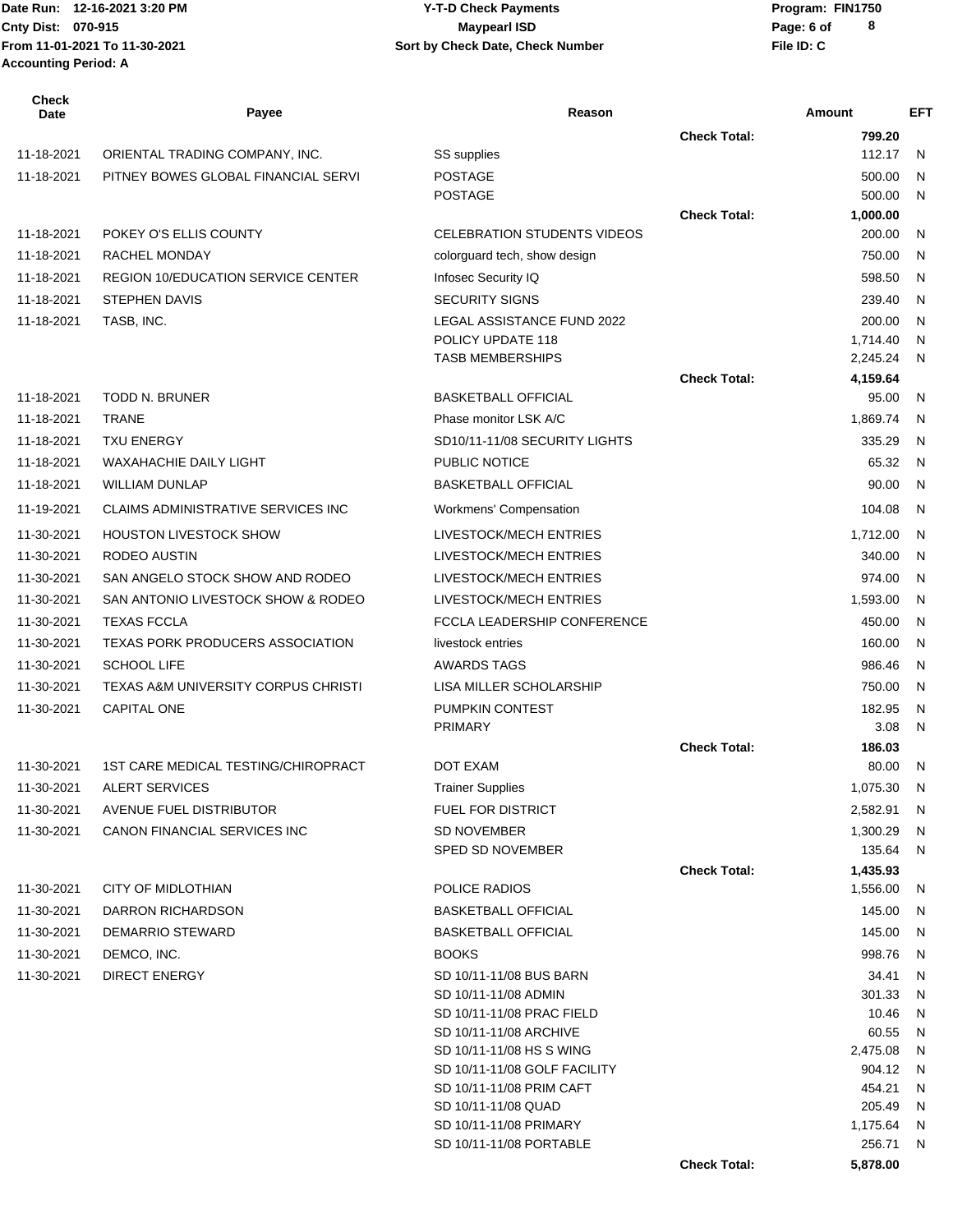### Date Run: 12-16-2021 3:20 PM **Program:** FIN1750 **Cnty Dist:** 070-915 **Page: 7 of Page: 7 of MaypearI ISD 12-16-2021 3:20 PM Y-T-D Check Payments 070-915 Maypearl ISD**

| <b>Check</b><br><b>Date</b> | Payee                               | Reason                                        |                     | Amount            | EFT     |
|-----------------------------|-------------------------------------|-----------------------------------------------|---------------------|-------------------|---------|
| 11-30-2021                  | HIRAM E. DODSON                     | <b>AWNINGS</b>                                |                     | 4,350.00          | N       |
|                             |                                     | <b>AG AWNING</b>                              |                     | 2,100.00          | N       |
|                             |                                     |                                               | <b>Check Total:</b> | 6,450.00          |         |
| 11-30-2021                  | <b>DONALD GANT</b>                  | <b>BASKETBALL OFFICIAL</b>                    |                     | 200.00            | N       |
| 11-30-2021                  | <b>EAST TEXAS COPY</b>              | SD 10/09-11/08 ELEM TEACHER                   |                     | 70.00             | N       |
|                             |                                     | SD 10/09-11/08 ELEM PRINC                     |                     | 80.35             | N       |
|                             |                                     | SD 10/09-11/08 HSP                            |                     | 104.80            | N       |
|                             |                                     | SD 10/09-11/08 HST                            |                     | 118.31            | N       |
|                             |                                     | SD 10/09-11/08 PRIM TEACHER                   |                     | 70.00             | N       |
|                             |                                     | SD 10/09-11/08 PRIM PRINC                     |                     | 74.20             | N       |
|                             |                                     | SD 10/09-11/08 ADMIN                          |                     | 101.49<br>48.02   | N       |
|                             |                                     | MAINT LEASE 12/15-01/15<br>SD 10/09-11/08 MSP |                     | 70.00             | N,<br>N |
|                             |                                     | SD 10/09-11/08 MST                            |                     | 84.40             | N       |
|                             |                                     | SD 10/09-11/08 SPED                           |                     | 81.93             | N       |
|                             |                                     |                                               | <b>Check Total:</b> | 903.50            |         |
| 11-30-2021                  | EICHELBAUM WARDELL HANSEN POWELL &  | <b>LEGAL FEES</b>                             |                     | 3,744.00          | - N     |
| 11-30-2021                  | FOLLETT SCHOOL SOLUTIONS, INC       | <b>HOSTED RENEWAL</b>                         |                     | 4,996.46          | N       |
| 11-30-2021                  | <b>GT DISTRIBUTORS-AUSTIN</b>       | FEDERAL .223 REM AMMO                         |                     | 472.50            | - N     |
| 11-30-2021                  | <b>LEGRANT CLARK</b>                |                                               |                     |                   |         |
|                             |                                     | <b>BASKETBALL OFFICIAL</b>                    |                     | 200.00            | N       |
| 11-30-2021                  | LONE STAR PERCUSSION                | percussion equipment                          |                     | 163.48<br>196.89  | N<br>N. |
|                             |                                     | percussion equipment                          | <b>Check Total:</b> | 360.37            |         |
| 11-30-2021                  | <b>MENTORING MINDS</b>              | MS SI Fund Supplies                           |                     | 3,239.50          | -N      |
| 11-30-2021                  | MONOPRICE INC                       |                                               |                     | 62.15             | N       |
|                             |                                     | Cables and jacks                              |                     |                   |         |
| 11-30-2021                  | NATIONAL RESTAURANT ASSOCIATION SOL | <b>FOOD HANDLER COURSE</b>                    |                     | 75.00             | N       |
| 11-30-2021                  | NORTH TEXAS TOLLWAY AUTHORITY       | <b>TOLL ROADS</b>                             |                     | 51.09             | N       |
| 11-30-2021                  | OAK CLIFF OFFICE SUPPLY & PRINTING  | COMP BOOKS CALEN TAPE DISPEN                  |                     | 91.21             | N       |
|                             |                                     | <b>DESK PAD</b>                               |                     | 17.25             | N       |
|                             |                                     |                                               | <b>Check Total:</b> | 108.46            |         |
| 11-30-2021                  | OFFICE DEPOT                        | SS supplies<br>SS supplies                    |                     | 82.99<br>7.15     | N<br>N  |
|                             |                                     | SS supplies                                   |                     | 114.50            | N       |
|                             |                                     | <b>SS supplies MAGNETS</b>                    |                     | 9.25              | N       |
|                             |                                     | SS supplies FILE LETTER                       |                     | 12.74             | - N     |
|                             |                                     | SS supplies USB DRIVE                         |                     | 10.19             | N       |
|                             |                                     | OFFICE SUPPLIES                               |                     | 174.36            | N       |
|                             |                                     | OFFICE SUPPLIES                               |                     | 50.69             | N       |
|                             |                                     | OFFICE SUPPLIES                               |                     | 21.56             | N       |
|                             |                                     |                                               | <b>Check Total:</b> | 483.43            |         |
| 11-30-2021                  | PEARSON/SAVVAS LEARNING CO LLC      | Curriculum                                    |                     | 48.37             | - N     |
|                             |                                     | MS Counselor supplies                         |                     | 85.70             | - N     |
|                             |                                     |                                               | <b>Check Total:</b> | 134.07            |         |
| 11-30-2021                  | PENDERS MUSIC CO.                   | WE WISH YOU A MERRY CHRISTMAS                 |                     | 50.00             | - N     |
| 11-30-2021                  | <b>HOUGHTON MIFFLIN HARCOURT</b>    | STUDENT RESPONSE BOOK                         |                     | 676.61            | N       |
| 11-30-2021                  | INSTERSTATE BILLINGSERVICE, INC     | <b>BUS 63</b>                                 |                     | 187.50            | N,      |
|                             |                                     | <b>BUS 62</b>                                 |                     | 20.50             | N       |
|                             |                                     | <b>BUS 26 REPAIR</b>                          |                     | 245.70            | N       |
|                             |                                     | <b>BUS 51</b><br><b>BUS 54 REPAIR</b>         |                     | 1,410.25<br>63.89 | N<br>N  |
|                             |                                     | <b>BUS 61</b>                                 |                     | 365.74            | N       |
|                             |                                     | <b>BUS 64 LABOR</b>                           |                     | 62.50             | N       |
|                             |                                     | <b>BUS 10 LABOR</b>                           |                     | 62.50             | N       |
|                             |                                     | <b>BUS 62 LABOR</b>                           |                     | 125.00            | N       |
|                             |                                     | BUS 26 LABOR                                  |                     | 143.75            | N       |